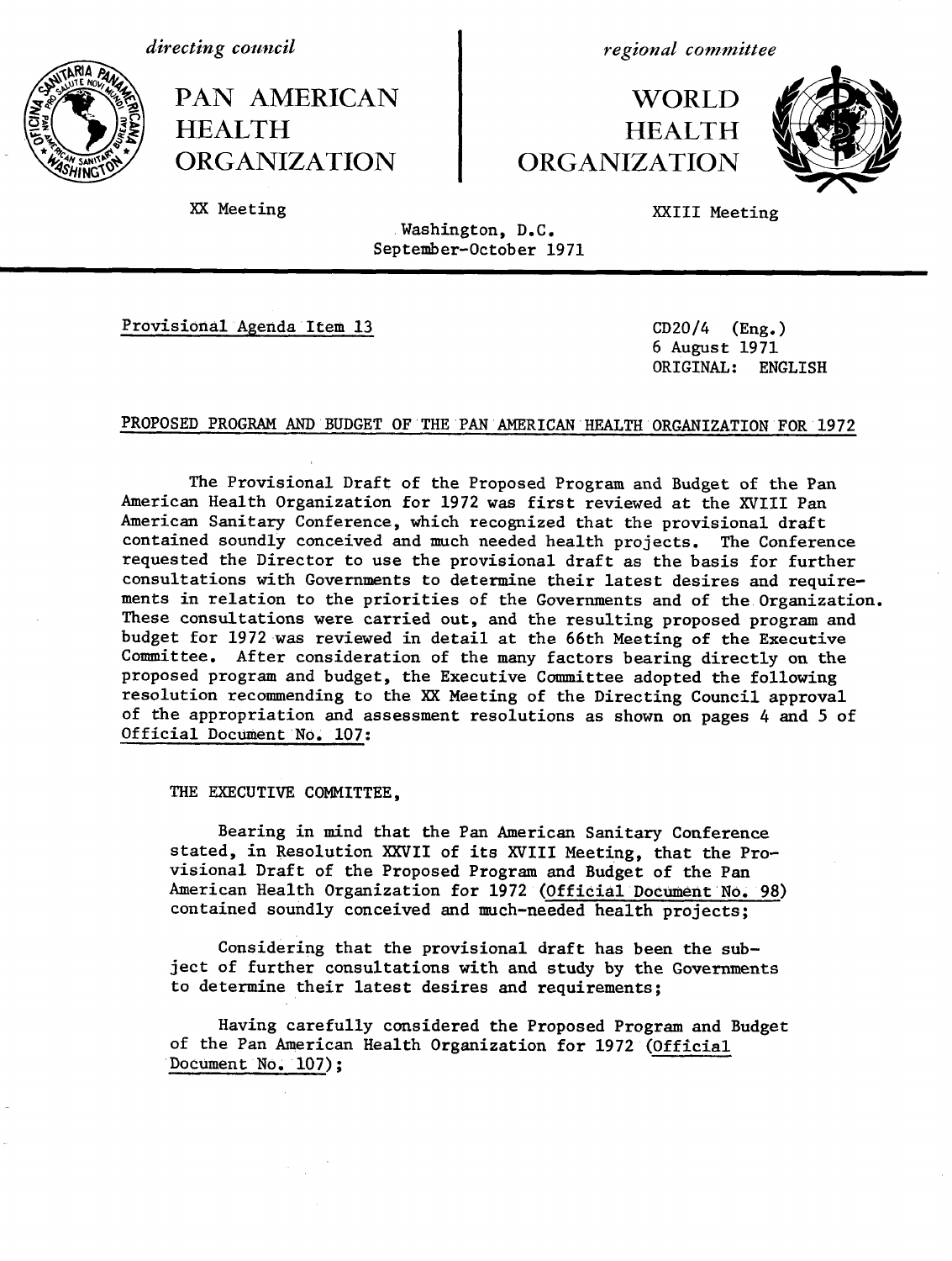CD20/4 (Eng.) Page 2

Taking into account the recommendation made by the Ministers of Agriculture at their IV Meeting held in Lima, Peru in April 1971, appearing in Document CE66/8;

Taking into account the admission of the Government of Canada to the Pan American Health Organization; and

Bearing in mind Article 14-C of the Constitution of the Pan American Health Organization and Article III, paragraphs 3.5 and 3.6, of the Financial Regulations of the Pan American Health Organization,

#### RESOLVES:

1. To submit to the XX Meeting of the Directing Council, the Proposed Program and Budget of the Pan American Health Organization for 1972, with the recommendation that it approve the effective working budget in the amount of \$17,821,855.

2. To recommend to the XX Meeting of the Directing Council that it approve appropriation and assessment resolutions as shown on pages 4 and 5 of Official Document No. 107.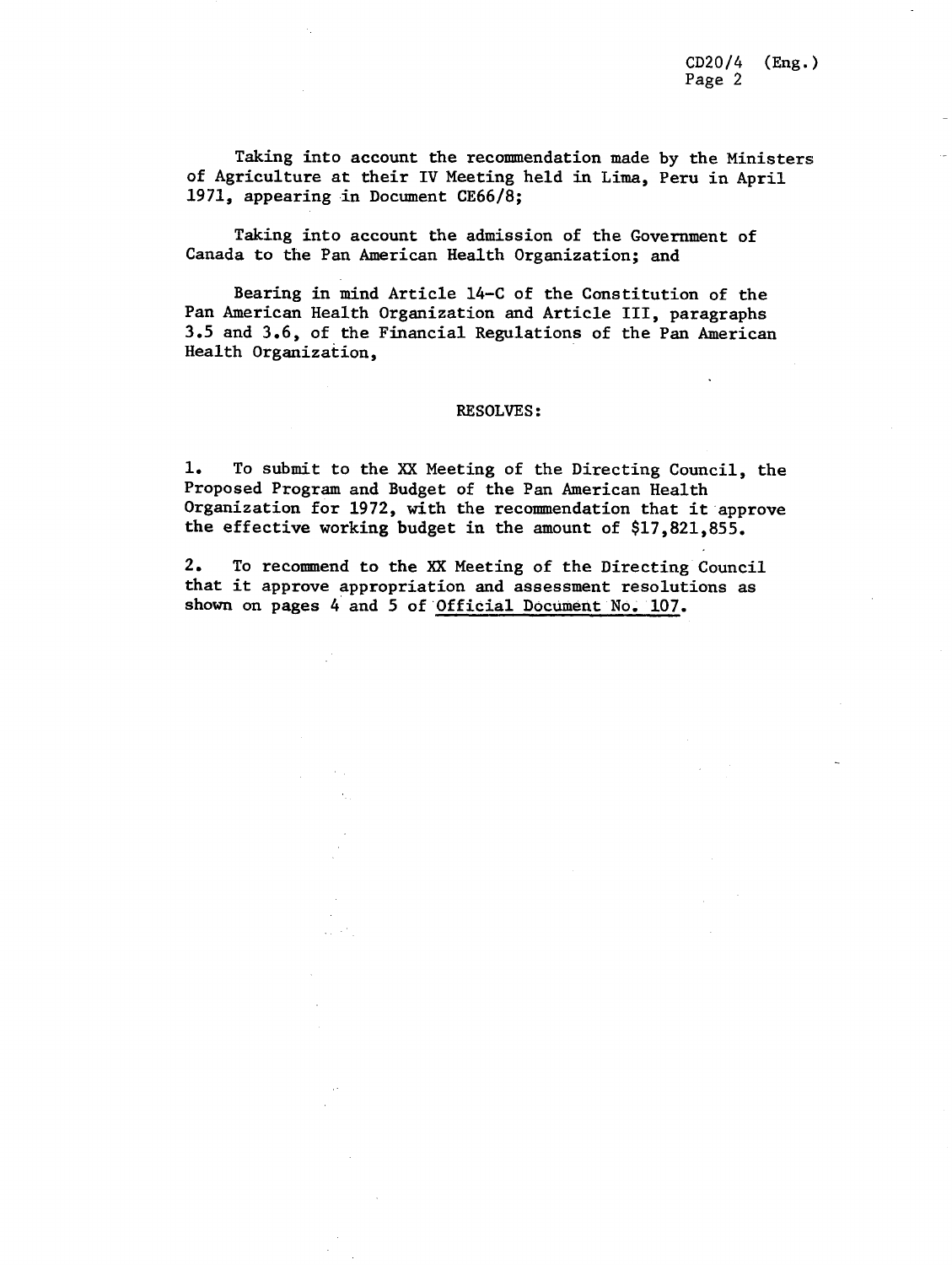*directing council*

PAN AMERICAN HEALTH ORGANIZATION XX Meeting

*regional committee*

# WORLD HEALTH ORGANIZATION XXIII Meeting



Washington, D.C. September-October 1971

Provisional Agenda Item 13 CD20/31

27 September 1971 ORIGINAL: ENGLISH

### QUOTA ASSESSMENT SYSTEM

(Document Presented by the United States of America)

Attached for the information and consideration of the Directing Council is the letter from the U.S. Department of State concerning the system of quota assessment of the Pan American Health Organization.

This document is related to the draft resolution appearing on page 5 of Official Document No. 107.

Annex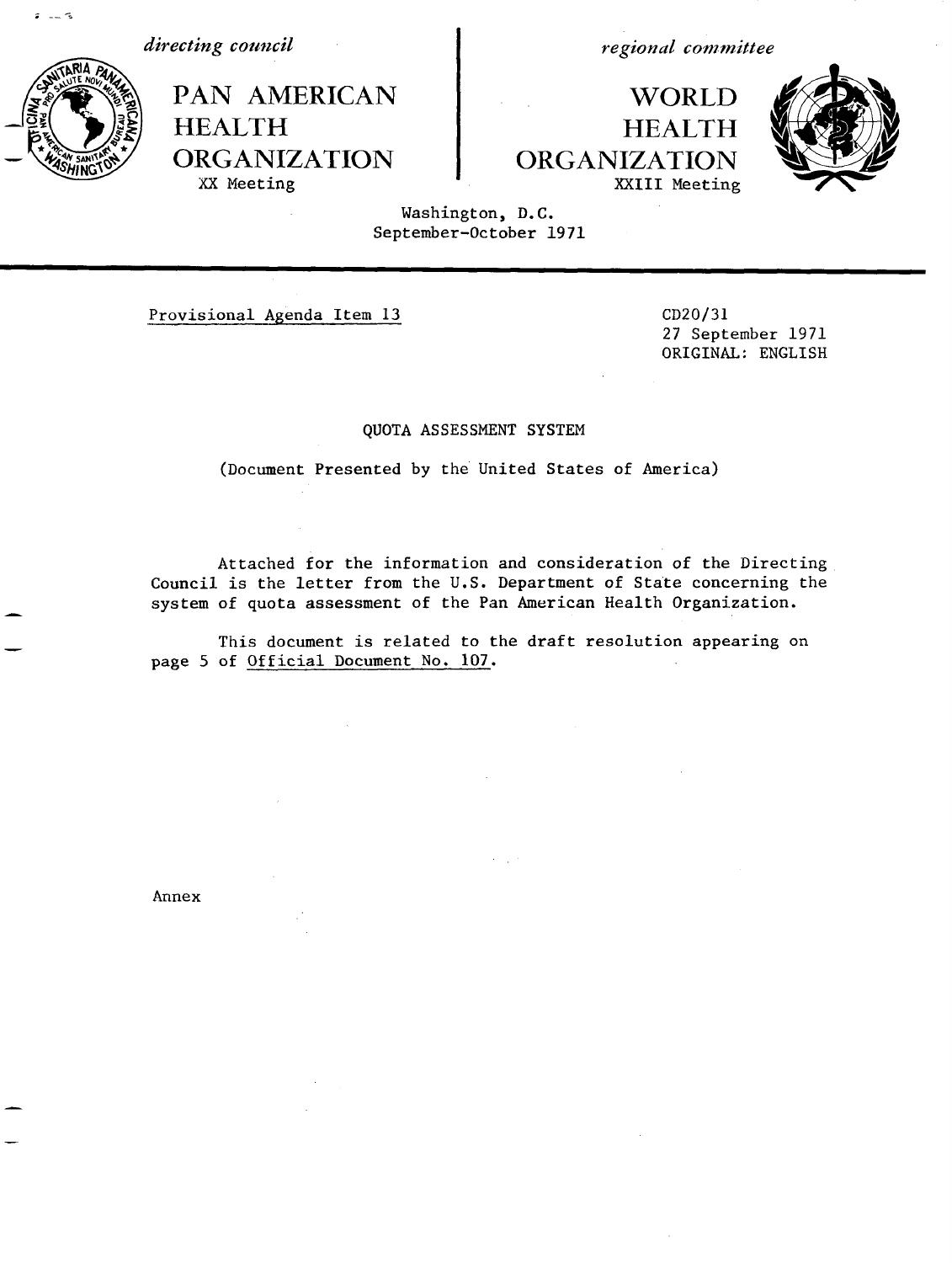#### DEPARTMENT OF STATE



 $W$ ashington, D.C 20520

September 24, 1971

Dr. Abraham Horwitz Director, Pan American Sanitary Bureau Regional Office of the World Health Organization 525 Twenty-third Street, N.W. Washington, D.C. 20037

Dear Dr. Horwitz:

When the 66th Meeting of the Executive Committee considered the resolution on quota contributions, the United States Representative stated that the entry into the Organization of Canada should cause a downward adjustment in the percentage contributions of all of the present members. As you will recall, Dr. Ehrlich made a statement on this subject, a copy of which I attach for your convenience, in which he pointed out inter alia that the entry of Canada into the Pan American Institute of Geography and History--the only other Specialized Organization in the OAS system of which Canada is a full member--resulted in a downward adjustment of the percentage contributions of all members. He explained that the United States believes that this precedent should be followed on the occasion of the entry of Canada into the Pan American Health Organization.

Inasmuch as the forthcoming XX Meeting of the Directing Council is to decide upon the scale of contributions that will be in force upon entry of Canada into the Organization, I transmit to you herewith, for circulation to the Directing Council in connection with Item 13 of the Agenda, a draft of a resolution which could be adopted by the Directing Council on this subject.

I am aware that the recent General Assembly of the Organization of American States, at its First Regular Meeting in San Jose, Costa Rica, in Resolution 39 requested the Permanent Council of the Organization of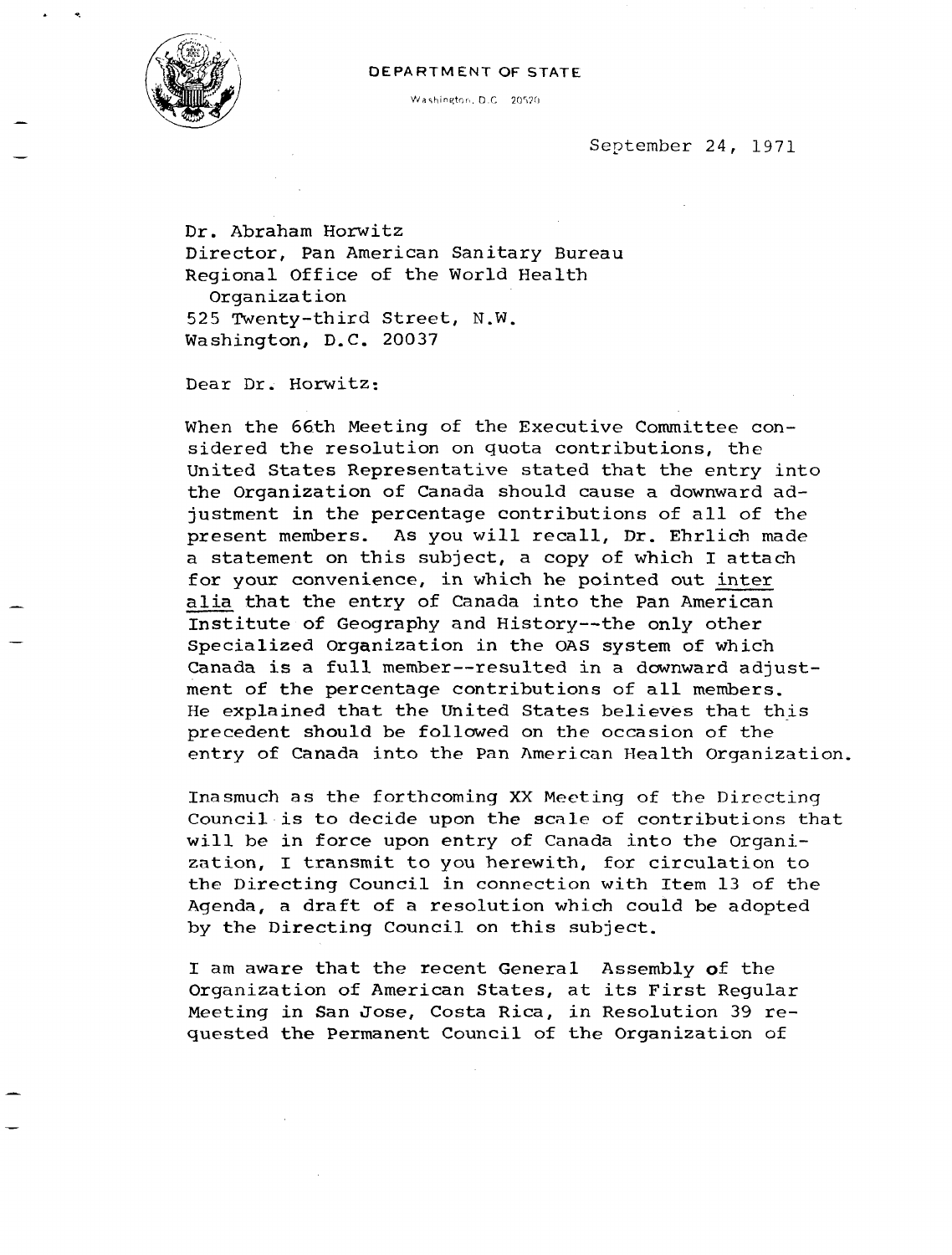American States to study the formula for determining the assessed quotas for the support of the Organization approved in 1949 and to transmit its conclusions to the Assembly in 1972. Since the Permanent Council of the Organization of American States has not yet undertaken this study, it is not possible to foresee whether it will submit recommendations having the effect of modi-<br>fuing the basis of financing adopted in 1949. Any fying the basis of financing adopted in 1949. modifications incorporated by the Assembly would, of course, be reflected in the contributions scale used in the Pan American Health Organization.

Although the issue involved in the attached draft resolution is a separate one, concerning as it does not only the method of expressing the percentages of members of PAHO not members of the OAS, it is possible that other delegations at the Directing Council may wish to delay the rectification of the PAHO contributions scale until the General Assembly has taken a decision on the basis of the study to be submitted to it pursuant to Resolution 39. Nevertheless, the United States believes that the rectification of the PAHO contributions scale is long overdue, and will become all the more essential with the entry of Canada. I am therefore hopeful that the XX Meeting will give full consideration to the attached proposal.

Sincerely  $\gamma$ ours,

Martin F./ Herz. Acting Assistant Secretary for International Organization Affairs

Enclosures:

- 1. Copy of Summary Statement of Dr. Ehrlich
- 2. Draft Resolution

2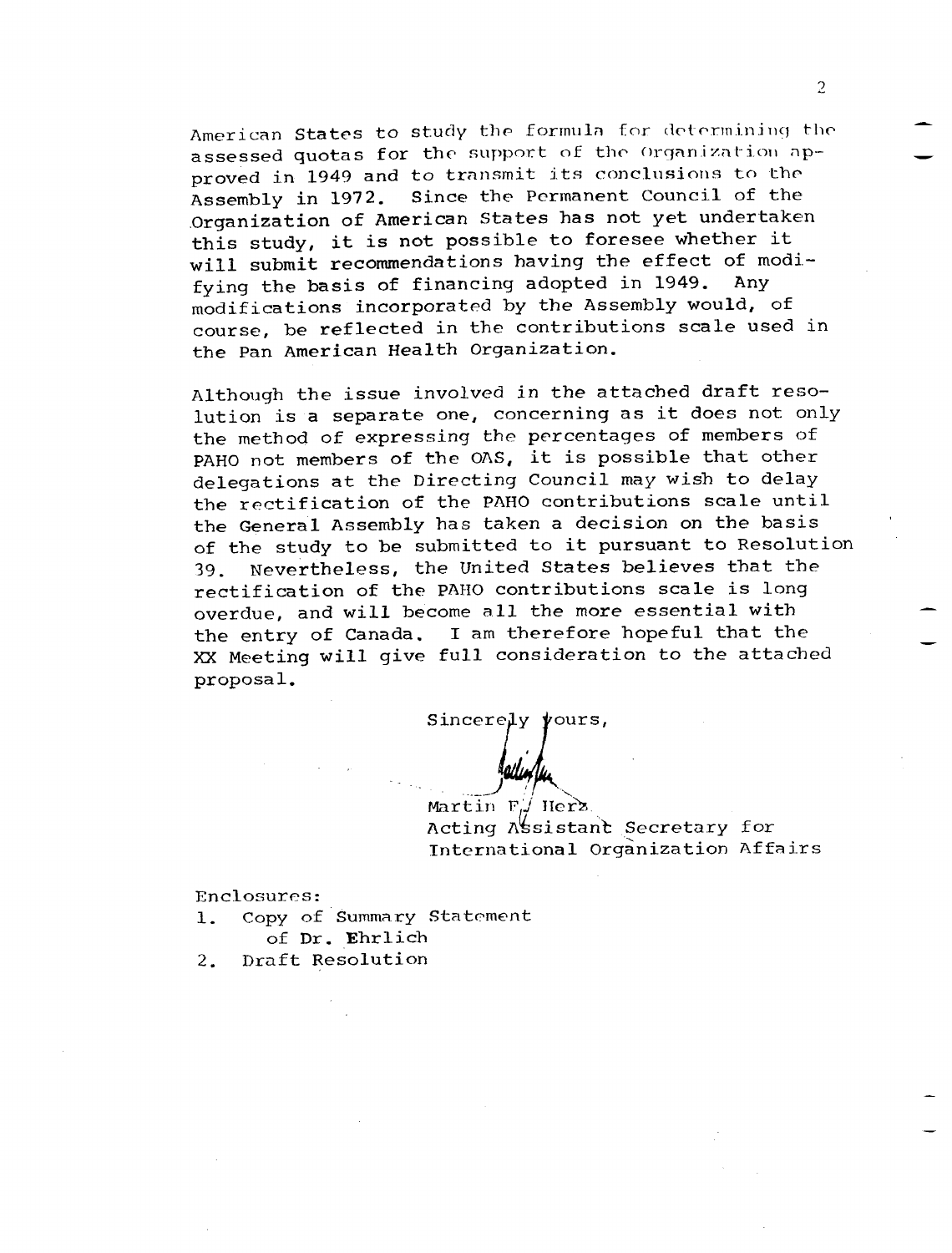## Summary Statement of Dr. Ehrlich to 66th Meeting of the PAHO Executive Committee

# (See CE66/33, 14 July 1971, pages 37-40) and Official Document No. 110, 14 July 1971, page 192)

Dr. EHRLICH (United States of America) said he wished to make a statement on the same point as that raised by Dr. Acuna but to preface it by saying once again that they warmly welcomed Canada's entry into PAHO for many reasons, particularly the notable contribution Canada could make to the betterment of public health.

As the Committee had seen in its review of the budget, Canadian support of PAHO would enable the Organization to undertake more programs than would otherwise have been the case. That brought him, however, to consideration of the That brought him, however, to consideration of the manner in which the Canadian contribution was to be handled in relation to the other contributions and a glance at page 5 revealed what might be termed two classes of membership. His Government took the view that all existing Members should receive a proportional reduction in their percentage when a new Member joined and had expressed that policy in other OAS agencies. They had not insisted upon its application in the case of Jamaica, Trinidad and Tobago, and Barbados in the OAS, and of Guyana in PAHO, but only because of the smallness of the percentage involved. On the other hand, when Canada had joined the Pan American Institute of Geography and History other Members had agreed with the United States' position, and his country's percentage had accordingly been reduced to a little over 60%, those of other countries being reduced accordingly. The United States of America considered that that same policy should apply in the Pan American Health Organization. In that connection, it should be noted that the OAS Permanent Council would be undertaking, by decision of the recent OAS Assembly, a review of the contribution scale. During that review, the United States of America would carefully consider all the possibilities, including that of a reduced percentage share by the United States in the OAS agencies, in accordance with the growing belief, and he wished to emphasize that point, that an international organization should not be unduly dependent upon the contribution of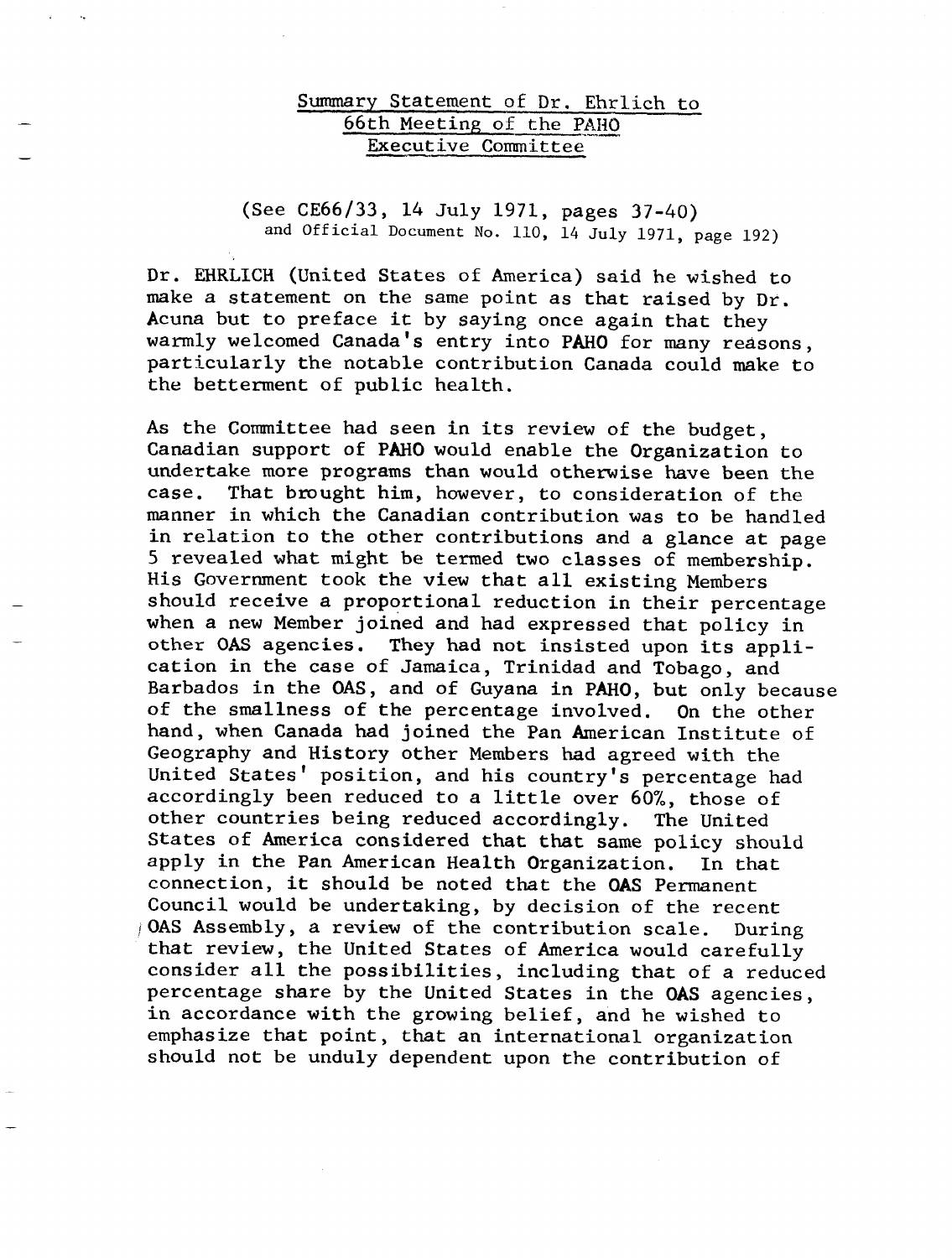any one member.

Accordingly, while for the moment his delegation would support the assessment scale as presented in the document, they wished to fully reserve their position in the Directing Council on the general principle involved and might, after consultation, propose a new approach to the problem at the meeting of the Council, depending on the review to be conducted by the OAS.

While his delegation was not suggesting any action by the Executive Committee at the moment to change the proposed scale of assessments, it did wish to call attention to the wording of Article 60 of the Pan American Sanitary Code, to the effect that the PAHO budget was to be distributed on the same basis as were the expenses of the OAS. They believed that the basis of the OAS scale merely provided a starting point for PAHO's own scale. When PAHO had a different membership from that of the OAS, the inclusion of all PAHO members within the 100% total did not affect that basis but only its application to PAHO. "Basis of financing" would ordinarly be taken to mean the agreed set of factors which, when applied to the situation of each country in an organization, resulted in the contribution scale. The term was therefore not synonymous with contribution scale, which was the resulting table of individual percentages for each Member Government, adding up to 100%. If it had not been for the fact that the OAS itself was to review its basis of financing, the United States of America would be proposing there and then that PAHO follow the precedent of the Institute of Geography and History in the matter. That would mean that the percentages of Guyana and Canada as Member States of PAHO would be included in the 100% table, with corresponding adjustments in the percentages of all existing Member States. His Government recognized that arithmetically speaking the outcome was almost the same, but he was sure that all Governments represented there were aware that important matters of principle were involved and he had therefore ventured to state the views of the United States of America for the record.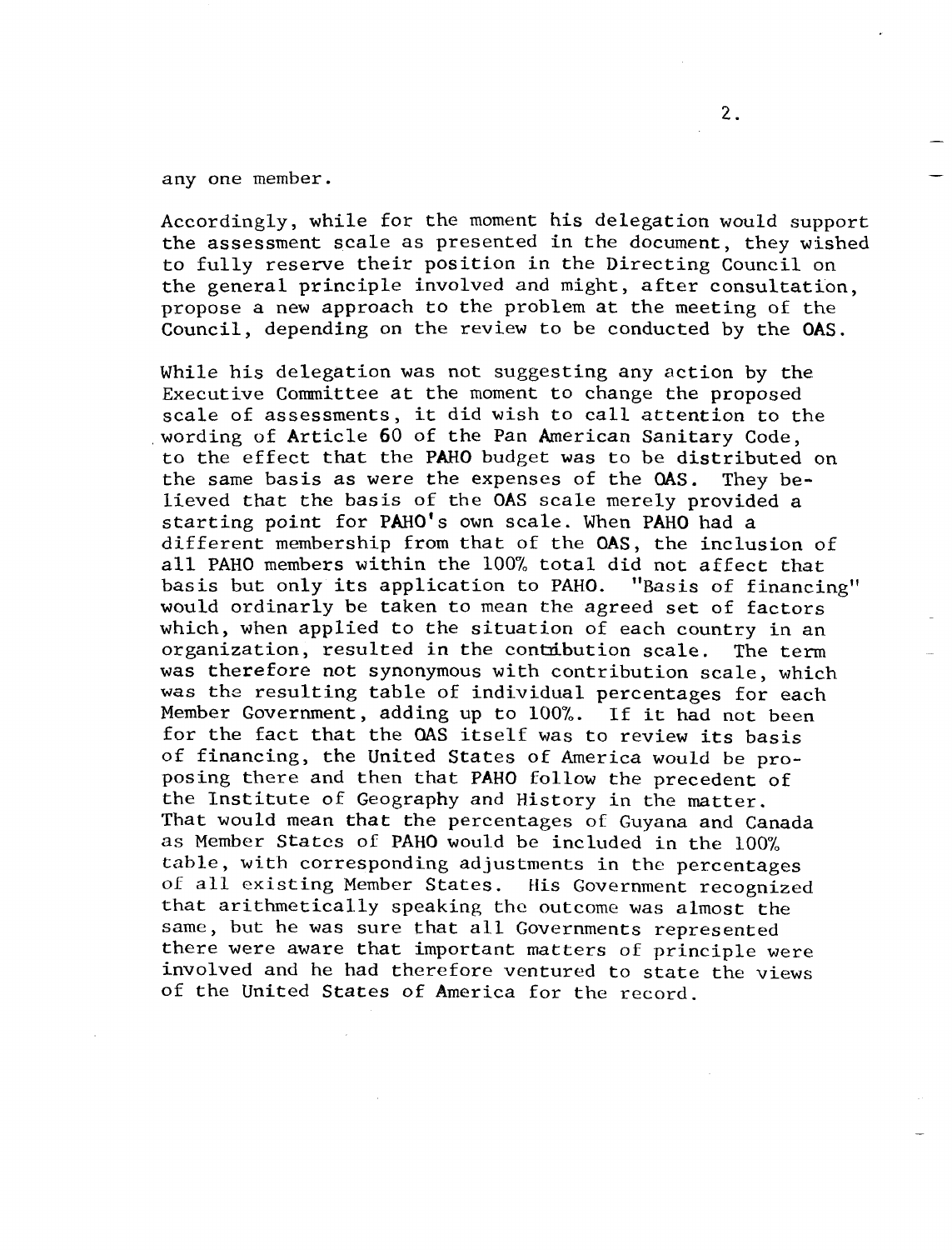Draft Resolution

Scale of Contributions

Whereas,

1. The basis of financing of the Pan American Union, from which the QAS contributions scale is derived, provides that the maximum contributor is to pay no more than 66% of the assessments, and that the remainder of the assessments are to be divided among the other members in accordance with their relative position in the contributions scale of the United Nations, provided that no other member is to pay more per capita than the largest contributor;

2. Article 60 of the Pan American Sanitary Code provides that the financial support of the Pan American Sanitary Bureau is to be apportioned among the governments "on the same basis as are the expenses of the Pan American Union"; 3. Pursuant to this treaty provision, the contributions scale of the OAS has been applied directly to the assessment budget to determine the quotas of members of PAHO that are also members of the OAS;

4. In 1951, a special method of calculation was adopted by the Directing Council, using the procedure decided in Resolution XL to determine the contribution of Participating Governments by assigning to them the same per capita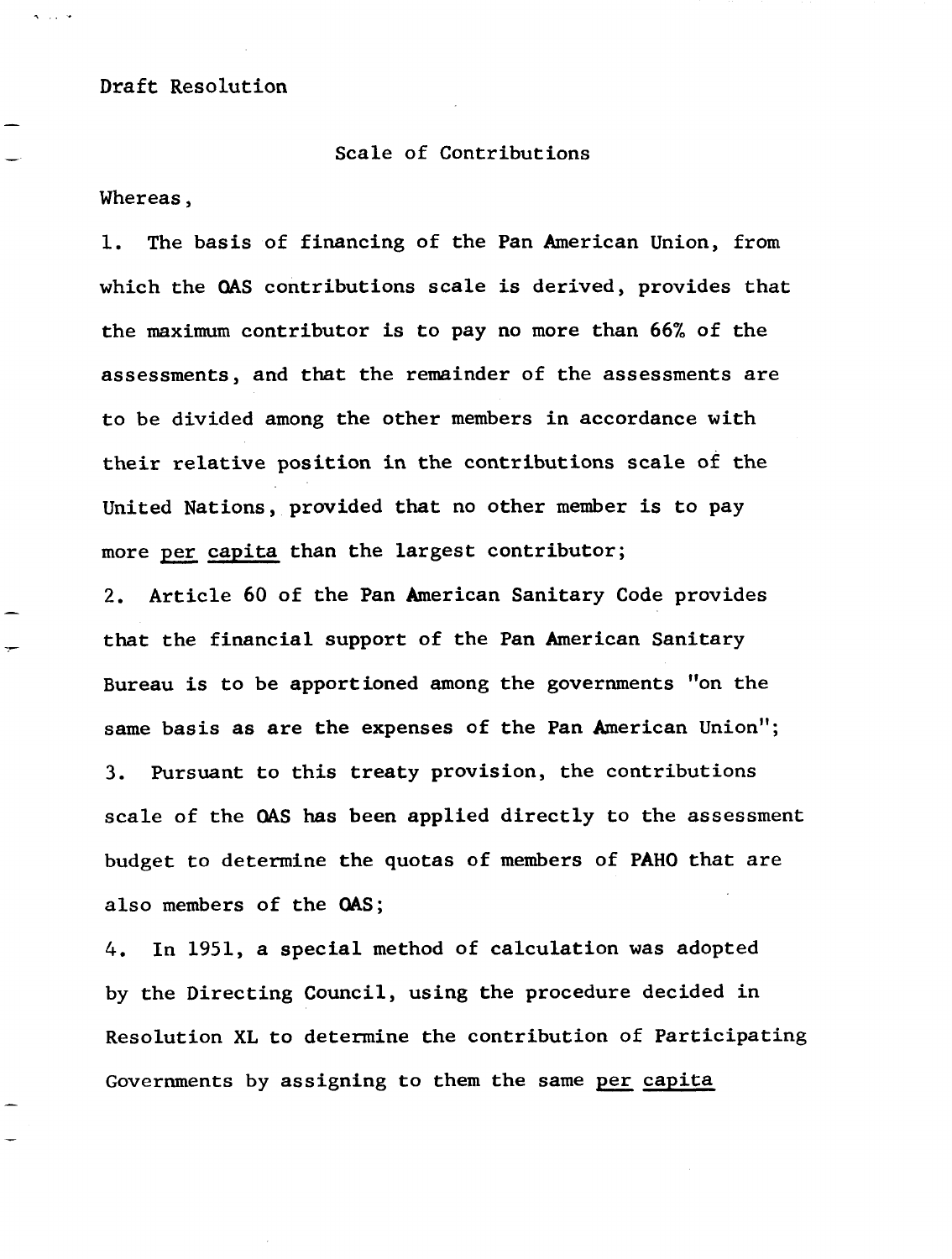assessment as that of the Member State whose capacity to pay was most comparable.

5. With the entry into PAHO of Guyana in 1967, the procedure adopted in 1951 was applied for the first time to determine the assessment of a Member State, with the result that the PAHO contributions scale now consists of three sections: Members of the OAS also members of PAHO; members of PAHO that are not members of the OAS, and Participating Governments, with consequent confusion as to the true percentage contributions of the Member State of PAHO;

6. It would be desirable, upon the entry of Canada as a full member of the Organization, to adjust the contributions scale so that it will express the true percentage contribution of the American States Members of the Organization. 7. Such an adjustment can be effected without altering the basis of financing stipulated in the Pan American Sanitary Code, by including the percentages corresponding to the new member within the total percentage scale, thus effecting a proportionate modification in the percentages of the existing members.

-2-